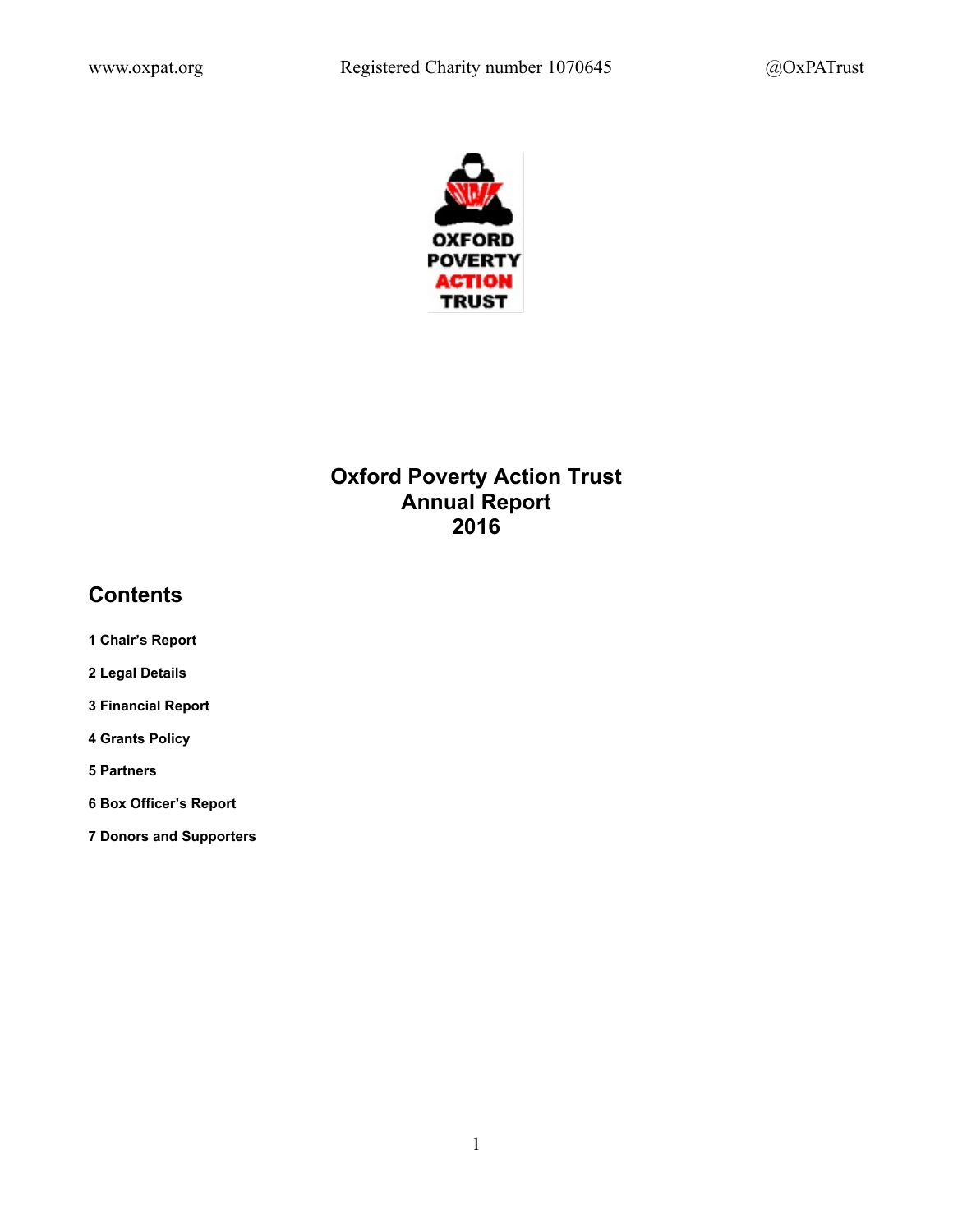# **1 Chair's Report 2016**

# **Background**

The Oxford Poverty Action Trust (OxPAT) was set up in 1996 by a committee including representatives of the City, University, Police, churches and concerned citizens to meet the challenge of visible poverty in the streets and invisible poverty in hostels, bed-and-breakfast accommodation etc. Inspired by successful "Diverted Giving" schemes in Winchester and elsewhere, the aim was to establish an umbrella fund to receive donations from the public, including tourists, and distribute them to the existing agencies working to alleviate poverty. One of its aims was to help reduce street begging by persuading the public not to give directly to beggars, and thus fuel dependency on alcohol or drugs; and to provide a means whereby their generosity could be channelled more productively.

OxPAT raised well over £ 100,000 in its first 10 years, and in 2016 brought the total raised to over £ 400,000. Money comes to us partly from collection boxes, partly from fund-raising events, but mostly from concerned citizens giving regularly by Gift-Aided bankers' orders, and generous local firms and colleges.

The problem of homelessness in Oxford continues to grow. Cuts in funding by central government to local government means that local government has had to cut its provision for hostels and other support. Rough sleepers in Oxford are much more visible than they used to be a few years ago.

### **Changes to the Trustees and Committee**

Marieke Clark resigned from the committee during 2016. Dan Iley Williams joined the committee in 2016. Paul Armstrong became a trustee during 2016.

## **Overview**

We have continued to hold monthly meetings and have continued to distribute the bulk of our grants to Core Agencies in accordance with our Grants Policy. The Core Agencies for the 2016 calendar year were: Aspire , Crisis, The Elmore Team, Julian Housing: part of Oxford Homeless Pathways, O'Hanlon House, St Mungo's Broadway, Simon House, Smart CJS, Steppin' Stone / The Porch. W Lucy & Co continued to support us both with ordinary grants, and further contributions to the W Lucy & Co training fund.

We have, through Jenny O'Brien, maintained contact with the Network of Homeless agencies through attendance at the quarterly meeting of the Housing and Homelessness Group co-ordinated by Oxford City Council.

Through Diane Price we continued to seek support from the colleges of Oxford for the homeless in Oxford. Volunteers from the student body of Somerville in particular helped us with a street collection in Headington in June. Magdalen College made us a beneficiary of their collection following their advent service in December.

Thanks to Henry King, we were made a beneficiary of a sponsored walk by pupils of Magdalen College School.

We held our now traditional carol singing before Christmas at Oxford Railway Station, but this year the Appleton Community Choir could not make it. Luckily Trish Wagstaff stepped in and recruited volunteers from Appleton to sing for us and made it a great success. St Barnabas School also did a carol service for us at Debenhams in Oxford.

For the third year, we created and sold a Christmas card to raise money and advertise our existence. Local artist John Somerscales kindly donated the artwork, Ralph Hall designed the card, and Liz Storrar masterminded the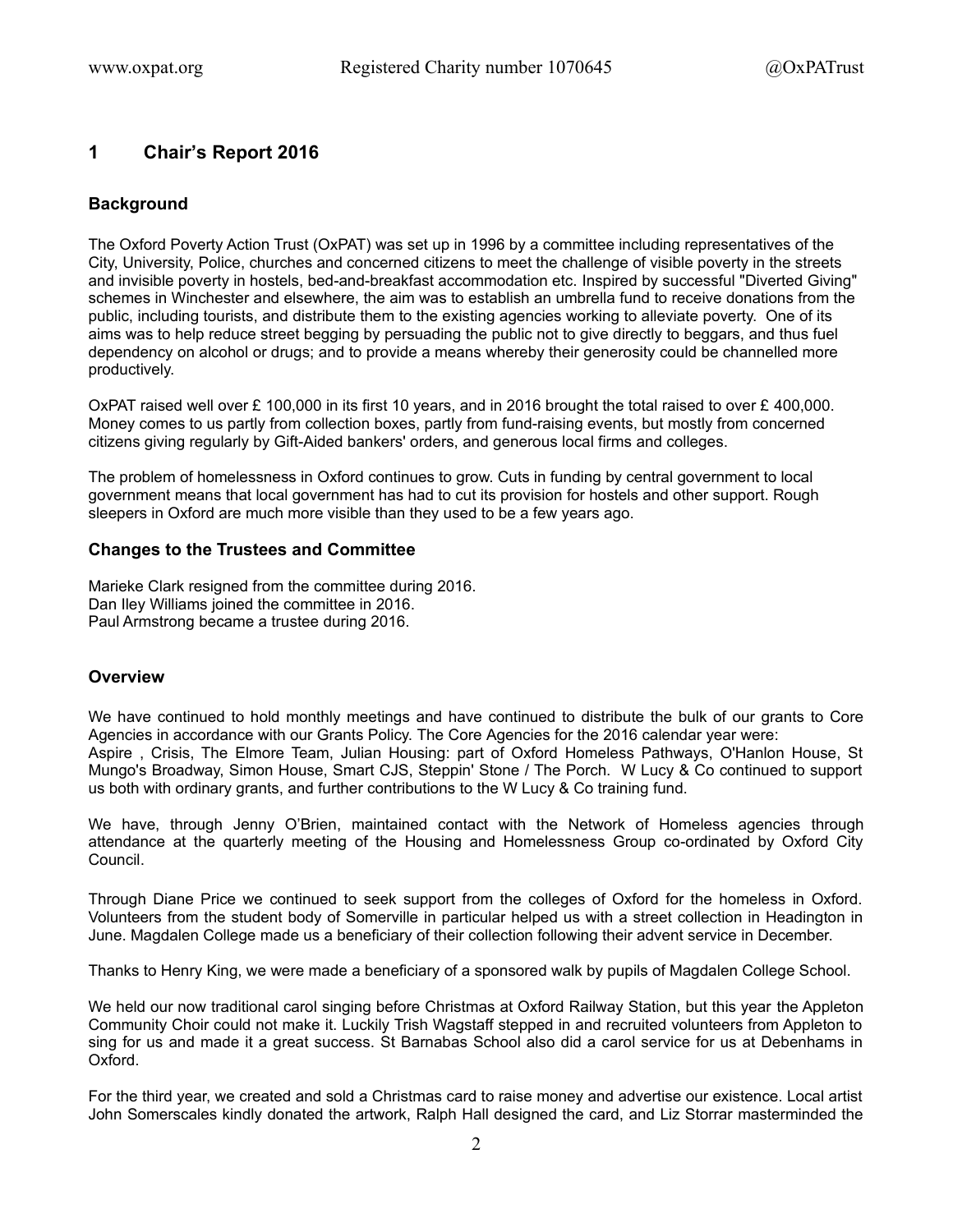sales campaign.

We are extremely grateful to all our supporters and – of course – the donors who give so generously in order that we may continue our efforts.

### **Jonathan Clark, Chair, April 2016**

# **2 Legal Details**

## **Trust**

The object of the Trust is "for the relief of the effects of poverty, sickness, disablement and old-age" in accordance with a Trust Deed made on 28th June 1998. The Trust has been granted registration as a charity by the Charity Commissioners. The Charity Number is 1070645. The Inland Revenue has accepted the Trust as a charity within the definition of section 506 (1) Income and Corporation Taxes Act 1998, as a result of which the Trust's income and gains are not taxable to the extent that they are applicable and applied to charitable purposes.

The registered address is 25 Woodstock Road, Oxford OX2 6HA.

During the calendar and accounting year 2016 the following acted as Trustees of the Oxford Poverty Action Trust (known as OxPAT) for some or all of the time:

Paul Armstrong Jerome Bertram Deborah Ceadel Jonathan Clark Ralph Hall Meg Movshon Patrick Mulvihill Jenny O'Brien

Officers during the year 2016 were:

Chair: Jonathan Clark Secretary: Meg Movshon Treasurer: Paul Armstrong

The Patrons of the Trust are:

Rt Revd. William Kenney CP Mrs. Felicity Dick DL

Gross income during the year 2016 was £ 36,762.24

Expenditure during the year 2016 was £ 32,485.00

The Charity's Bankers are:

The Co-operative Bank, King's Valley, Yew Street, Stockport, Cheshire, SK4 2JU

Fundraising expenses during the year 2016 were limited to the cost of printing Christmas Cards, which stood at £648. Proceeds from the 2016 Christmas card were £1,045 in 2016, with additional proceeds from sales to be collected in early 2017.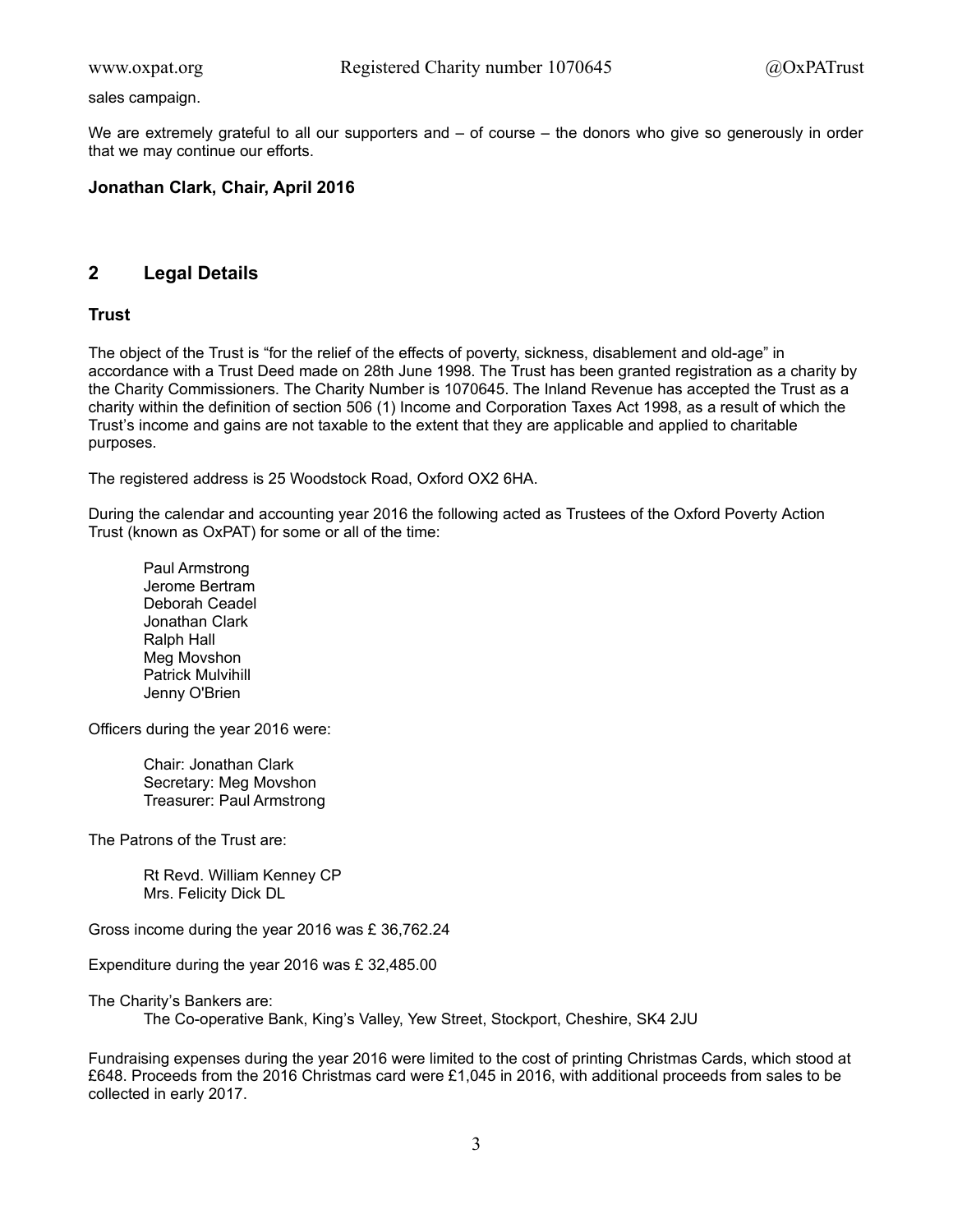The charity owns no functional property and there are no connected companies.

# **3. Finance**

## **OxPAT Financial Report for 2016**

| OxPAT Accounts (figures in £)                | 2015      | 2016      |
|----------------------------------------------|-----------|-----------|
| Expenditure:                                 |           |           |
| Admin Sub-Account                            |           |           |
| <b>Grants to Charities</b>                   | 41,489.00 | 30,851.00 |
| Grants to Individuals                        | 350.00    | 1,430.00  |
| <b>Bank Error</b>                            | (27.98)   | (650.00)  |
| Returned cheques and bank charges            | 834.22    | 206.00    |
| Christmas cards                              | 1,674.00  | 648.00    |
| <b>Total Expenditure</b>                     | 44,319.24 | 32,485.00 |
| lncome:                                      |           |           |
| <b>Boxes</b>                                 | 1,665.02  | 1,636.03  |
| <b>Fund Raising</b>                          | 716.32    | 880.67    |
| Organisations                                | 16,795.22 | 9,854.17  |
| Places of Worship <sup>1</sup>               | 4,081.88  | 2,534.09  |
| Private Donation (Gift Aid)                  | 7,064.88  | 7,376.00  |
| 2014 Christmas cards <sup>1</sup>            | 804.48    |           |
| 2015 Christmas cards <sup>1</sup>            | 1,307.25  | 1,894.72  |
| 2016 Christmas cards                         |           | 1,045.00  |
| Internet donations <sup>2</sup>              | 160.00    | 1,929.44  |
| Private Donation (Non-Gift Aid) <sup>2</sup> | 6,569.18  | 7,166.36  |
| <b>Bank Interest</b>                         | 8.43      |           |
| Inland Revenue (Gift Aid Refund)             |           | 2,018.76  |
| Special events                               | 101.30    | 427.00    |
| <b>Total Income</b>                          | 39,273.96 | 36,762.24 |

| Reconciliation with bank | 2015      | 2016      |
|--------------------------|-----------|-----------|
| Opening balance          | 10.469.68 | 4,424.40  |
| <b>Income</b>            | 39,273,96 | 36,762.24 |
| Expenditure              | 44,319,24 | 32,485.00 |
| Closing balance          | 4.424.40  | 8,701.64  |

1 In the 2015 annual report revenue of £545 had been incorrectly allocated to 2014 Christmas cards for that year; of this £300 was a donation from a place of worship from sales of their own Christmas card and £245 was from sales of 2015 rather than 2014 Christmas cards. <sup>2</sup> This year's report includes revenues via online collection portals separately – in the 2015 report the £160 of internet donations for that year was included as Private Donation (Non-Gift Aid).

### **Income**

Total income during the year was £36,762.24, compared with £39,273.96 in 2015. In the 19 years OxPAT has been operating, we have collected nearly £400,000 from our donors. The change in income from 2015 to 2016 – a drop of £2,511.72 - is primarily due to lower donations from organisations and places of worship; 2015 had been a record year with a number of one-off donations that we did not expect to receive at regular intervals.

Very generous donations from W Lucy and Co (included in income from organisations) in 2013-2016 have been used to establish an employment training fund for homeless and vulnerably housed people to be expended over a three to five year period. We would like to thank Lucy's for continuing this fund with the top-up grant to this fund made during 2016.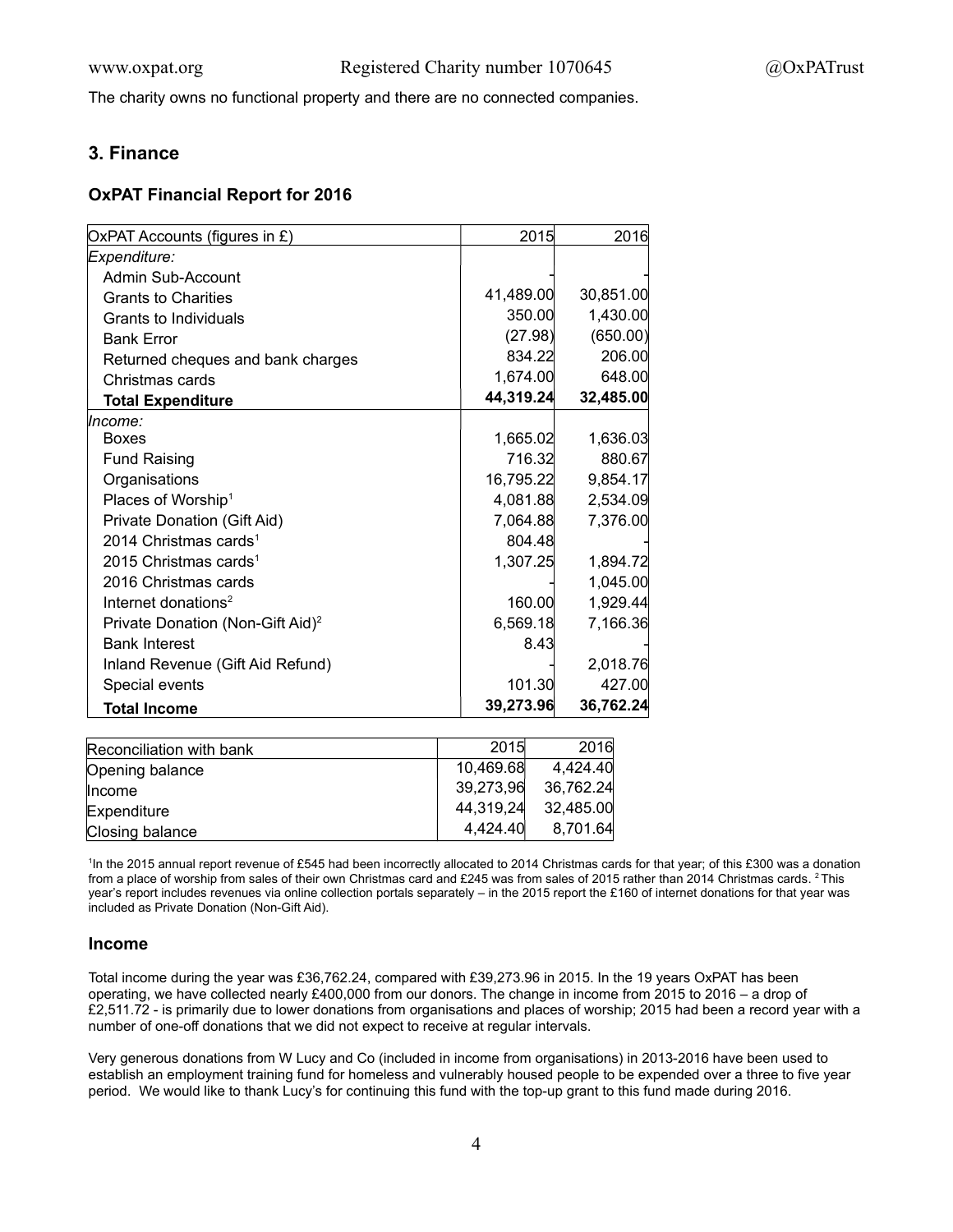Our income is spread across various categories of donor. Box income showed no appreciable change between 2015 and 2016. The increase in income from fund raising is due to higher revenues from Christmas carol singing in 2016 compared to 2015. The decrease in income from Organisations is largely driven by a number of one-off grants made in 2015 that were not repeated in 2016; the decrease in income from Places of Worship relates primarily to lower donations gathered during collections at places of worship that regularly support OxPAT. We have seen an increase of around £300 in Gift Aid donations and an increase of around £600 in private non-Gift Aid donations. Some of this increase is likely due to awareness raised via our Christmas cards, as some donors have explicitly mentioned the Christmas card in correspondence relating to their donations.

Additionally, this year we have subscribed to a new online platform (CharityChoice.co.uk) for online donations, which has been successful in attracting additional income. As private donations collected via other means have increased in 2016 as well, the online channel likely attracts additional donations that may not have been made to OxPAT absent this channel. We do not incur any monthly cost from CharityChoice – in contrast to many other online giving platforms – and only a small charge is levied (typically £0.25 per transaction) for donations made via this website. Additionally, CharityChoice collects Gift Aid on our behalf for relevant donations made via the website.

A Gift Aid refund for 2014 was received in 2016, totalling £1,766.26 and Gift Aid of £252.50 was collected via CharityChoice as well. Gift Aid for 2015 and 2016 will be claimed in 2017.

The 2016 Christmas card saw revenues of over £1,000 in 2016 (with another £2,100 of revenue from the 2016 card collected so far in 2017), and income from the 2015 card that we received early in 2016 was nearly £1,900.

# **Expenditure**

The total grants made by OxPAT in 20[1](#page-4-0)6 amounted to £31,831,<sup>1</sup> the bulk of which was donated as regular distributions to our core agencies – totalling £27,050 in 2016. Two grants were made from the Lucy's training fund totalling £3,351, one given to Steppin' Stone and one to Crisis (more details are included in Grants to Charities above). Grants to individuals (paid via various charities) were £1,430 in 2016, compared to only £350 in 2015, which was a year with particularly low individual grants: this year's individual grant total is in line with earlier years.

A cheque from one of our donors was returned, however, this situation has been remedied, though a bank charge of £6 was levied. The bank error payments rectify a bank error concerning this returned check (£200) as well as grants made to agencies that were returned erroneously (£450).

Our costs for Christmas card printing was £648 in 2016, with a second round of printing done late in the year that was invoiced in 2017. We had no administration expenses last year.

### **Special purposes accounts**

Within the totals above we keep track of two sub-accounts

| Special purposes account | 2015     | 2016     |
|--------------------------|----------|----------|
| Opening balance          | 1,000.00 | 1,000.00 |
| Income                   | 0.00     | 0.00     |
| Expenditure              | 0.00     | 0.00     |
| Closing balance          | 1,000.00 | 1,000.00 |

The special purposes account currently contains a £1,000 donation from the Oxford Round Table. This was originally given for box replacement and refurbishment but the Round Table has now agreed that it may be spent on anything we consider appropriate.

| Administration account | 2015   | 2016   |
|------------------------|--------|--------|
| Opening balance        | 127.74 | 127.74 |
| <b>Income</b>          | 0.00   | 0.00   |
| Expenditure            | 0.00   | 0.00   |
| Closing balance        | 127.74 | 127.74 |

The administration account contains donations made by organisations that are happy for their money to be spent on our limited administration expenses. No transactions have been made concerning this account in 2016.

<span id="page-4-0"></span> $1$  Calculated as the sum of all expenses less a £6 bank charge and £648 paid for printing Christmas cards, as discussed later in this section.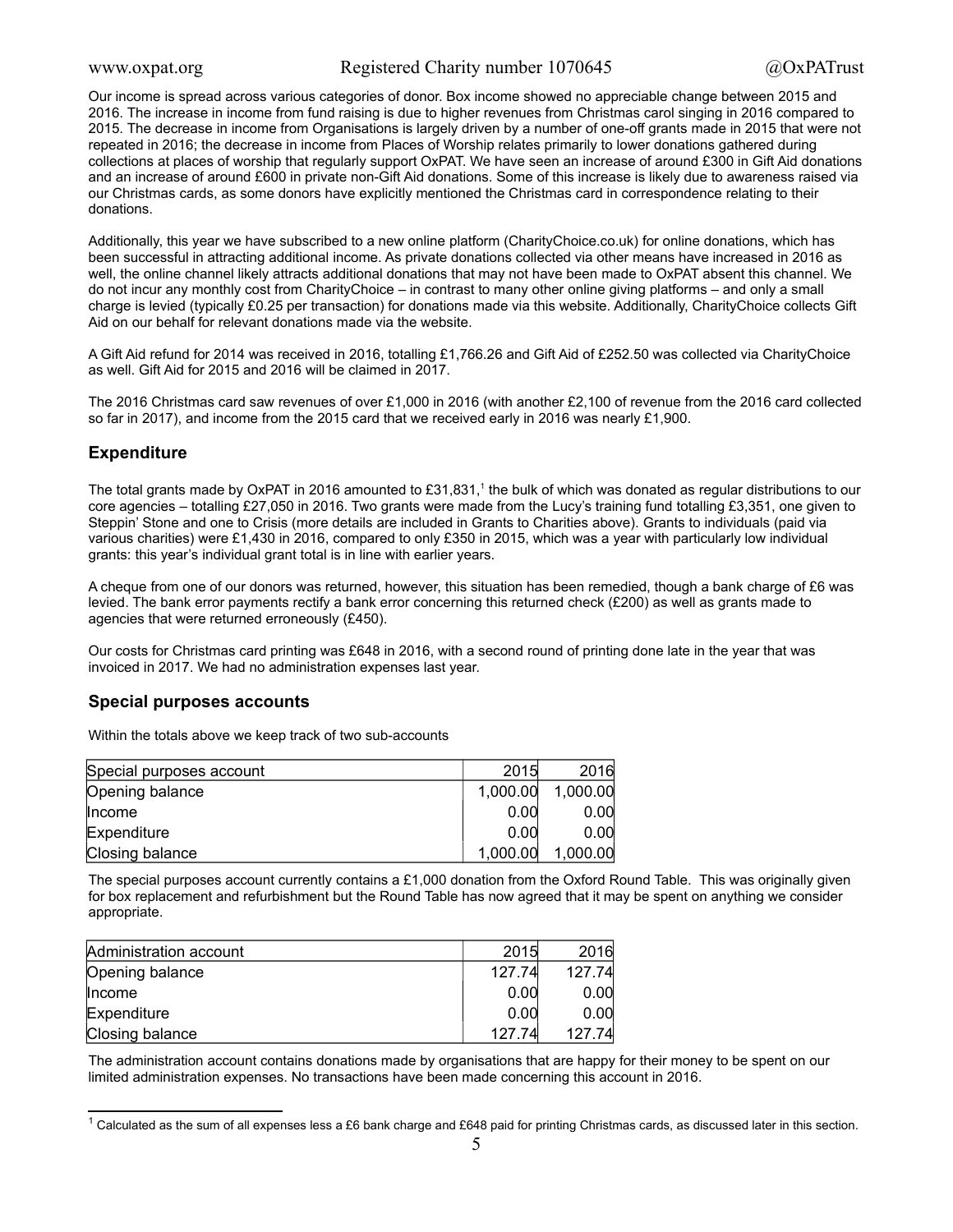We would like to thank all of our donors, large and small, for their generosity towards us. In particular I would like to thank Somerville, Lincoln and Merton Colleges, Magdalen College School, Dr and Mr Tinker, F Chamberlain, St Leonard's Church Eynsham, W Lucy & Co and Felicity and Richard Dick. And I am very grateful to Celia Fry for continuing to carry out our independent examination.

We would also like to thank the charities to whom we give the money. We have no doubt that the money we pass to them is used efficiently and effectively in support of people in Oxford who are homeless, or in danger of homelessness.

# **Paul Armstrong, OxPAT Treasurer, April 2017**

# **4 Grants Policy**

# **Core Principles**

1. OxPAT funds are to be used to provide direct help to homeless or vulnerably housed adults.

2. OxPAT funds can be used to fulfil basic needs such as food, clothing and shelter. They can also be used to help people address the issues that have led to them becoming homeless, by building confidence and self-esteem, improving skills, and addressing dependency issues.

3. OxPAT funds are not to be used to fund administration nor on-going costs, or to discharge statutory duties.

4. OxPAT funds will only be distributed to or through recognised charitable agencies; and must be spent by or under the supervision of such an agency.

# **Distribution**

The monies received by OxPAT are distributed through agency welfare funds to be spent on welfare services, rehabilitation, accommodation and training and education to help people to get off the streets and move forward.

# **Core Agencies**

OxPAT will aim to distribute most of its funds to a core group of agencies via regular monthly standing orders to their welfare funds. It is each agency's responsibility to ensure this money is spent in accordance with OxPAT's core principles and to report back at the end of the calendar year or more frequently as appropriate as to how it has been spent.

### **Specific applications**

Some of OxPAT's funds will be used to fund specific applications which are not from the core agencies. Examples of successful applications include requests for clothing, bedding, work tools, and transport costs to enable a person in need to travel to a job. To apply for a grant for a homeless, or vulnerable, person, please download the OxPAT Grant Application Form from the OxPAT website (www.oxpat.org/ ), and follow the instructions on it.

### **5 Partners**

### **Core agencies during 2016 were:**

Aspire **Crisis** The Elmore Team Julian Housing: part of Oxford Homeless Pathways O'Hanlon House St Mungo's Broadway Simon House Smart CJS Steppin' Stone / The Porch